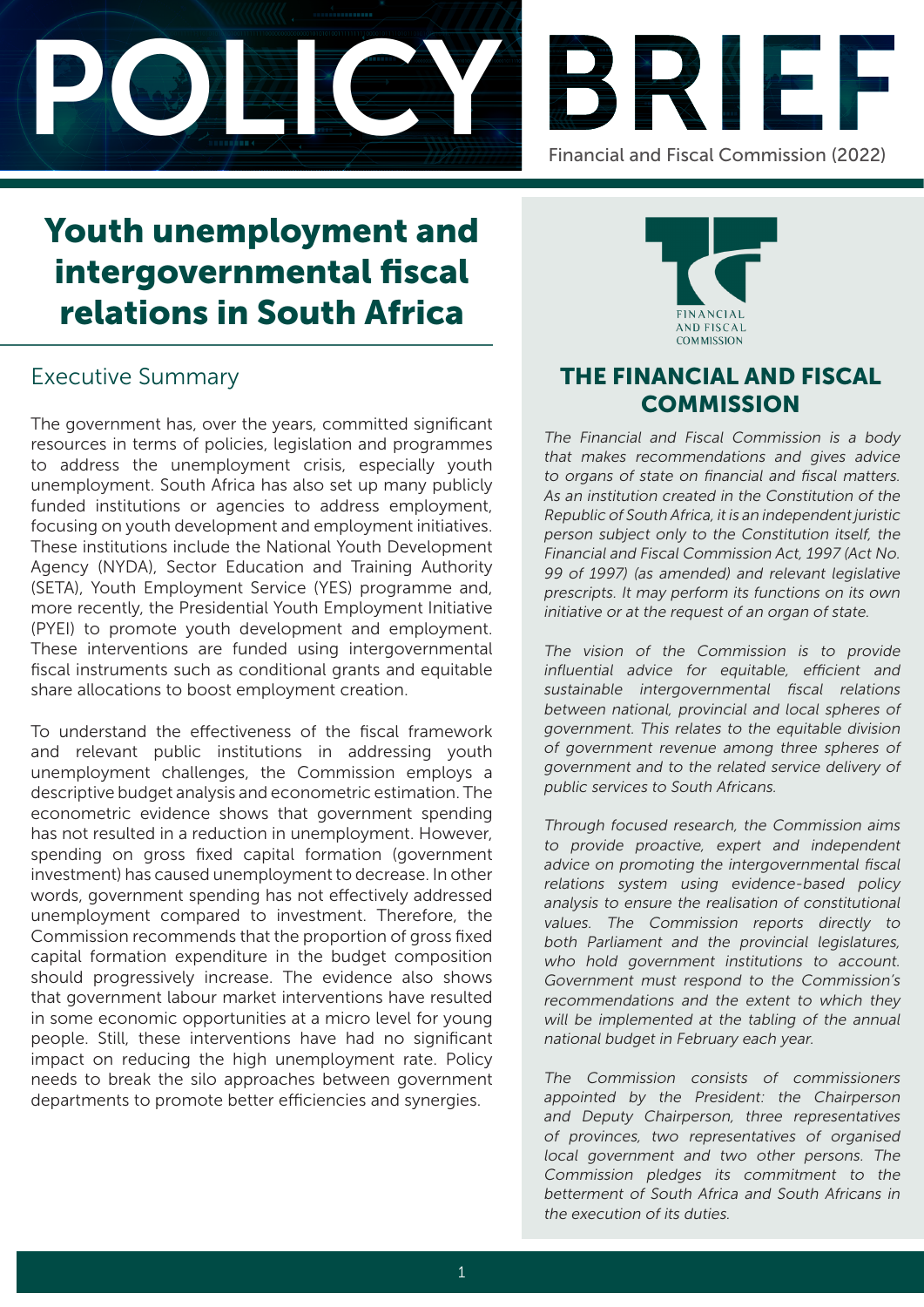# Background

The prevailing high levels of unemployment have affected the youth more than other sections of the population. There is a broad consensus that youth unemployment in South Africa is at crisis levels and constitutes a national emergency. The high level of youth unemployment can lead to an increased feeling of exclusion and frustration, resulting in instability. Youth unemployment is estimated at 66.5% for youth aged 15–24 years and 43.8% for youth aged 25–34 using the official definition (excluding discouraged work seekers), compared to 35.3% of national unemployment.

The prevailing high levels of unemployment are not the outcome of a lack of effort from a wide range of sectors and stakeholders in trying to address youth unemployment. A wide range of policies and interventions have focused on addressing the challenge of youth unemployment. Interventions have included using intergovernmental fiscal instruments such as conditional grants and equitable share allocations to boost employment creation. The Employment Tax Incentive (ETI), Expanded Public Works Programme (EPWP) and the recently established Jobs Fund to contribute to the objective of job creation are other interventions. The government has committed significant resources to promote the growth and employment needed to build on recovery following a deep contraction due to COVID-19. For example, the government allocated R24.8 billion for employment programmes<sup>1</sup> for 2022/23. The allocation increased from the estimated expenditure of R21.6 billion in 2021/22. Over the Medium-term Expenditure Framework (MTEF) period (2022/23 to 2024/25), the government plans to spend R76 billion on employment programmes.

# Research findings

## 1. Government spending and unemployment

The econometric evidence shows that government spending has not resulted in a reduction in unemployment. However, gross fixed capital formation contributes to the decrease in unemployment. Therefore, capital payments that capture the government's contribution to capital formation and spending on new infrastructure and upgrades, additions, rehabilitation and the refurbishment of existing infrastructure should progressively be increased. The observed effect of government spending on unemployment results from the structural nature of South Africa's unemployment. Structural unemployment results from shifts in the economy, improvements in technology, and workers lacking the job skills required to find employment. Conversely, cyclical unemployment is related to swings in the business cycle and periods of negative growth, such as recessions.

Figure 1 shows the shifts in the percentage of employment by sector. The percentage of employed people in tradeable sectors (mining, agriculture and manufacturing) has declined relative to private non-tradeable sectors. The weakness in export-oriented sectors has denied South Africa growth and employment creation opportunities. The importance of export-oriented sectors is that there is no need for local demand to rise for them to take off. The pattern of structural change is also a key driver of unemployment because tradable activities, especially manufacturing and agriculture, absorb more low-skilled job seekers than services. The ongoing pattern of structural change implies a significant decrease in the relative demand for low-skilled labour because the declining sectors constitute the least skill-intensive parts of the South African economy.

<sup>1</sup> Employment programmes include the Expanded Public Works Programme, the Community Works Programme and the Jobs Fund.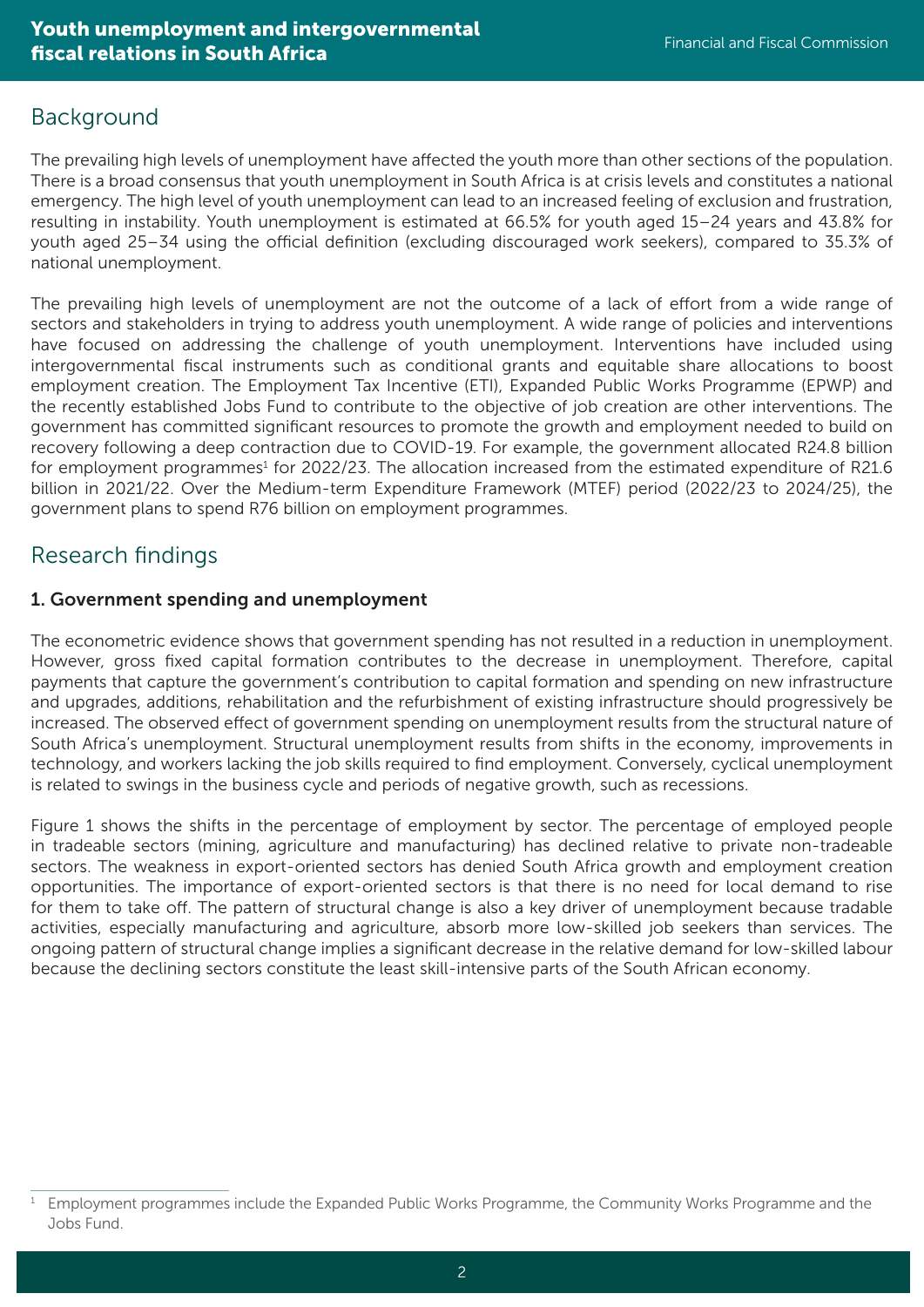Figure 1: Percentage of total employment by sector



Source: Commission's calculations based on Statistics South Africa data

Many young people in South Africa are unskilled or lack the skills required in the labour market. In other words, the limited skills among the youth, coupled with low secondary school completion rates mean that many young people are at a considerable disadvantage in finding employment in an economy biased towards high skills services activities. But the demand for high-skilled workers means that those with high qualifications are more likely to find employment. The challenge of youth unemployment is a structural issue that requires long-term solutions, such as massive structural economic reforms.

## 2. Labour market programmes and youth unemployment

The government has committed significant resources to promote the growth and employment needed to build on recovery following a deep contraction due to COVID-19. The government aims to stimulate the economy through public employment programmes and tax incentives, while implementing reforms that ease the skills constraint and make it easier to do business. Figure 2 shows that the government allocated R24.8 billion to employment programmes<sup>2</sup> for 2022/23. The allocation increased from the estimated expenditure of R21.6 billion in 2021/22. Over the MTEF period (2022/23 to 2024/25), the government plans to spend R76 billion on employment programmes. Some of this expenditure will be through the Presidential Youth Employment Intervention, which aims to create over 500 000 short-term jobs.

<sup>2</sup> Employment programmes include the Expanded Public Works Programme, the Community Works Programme and the Jobs Fund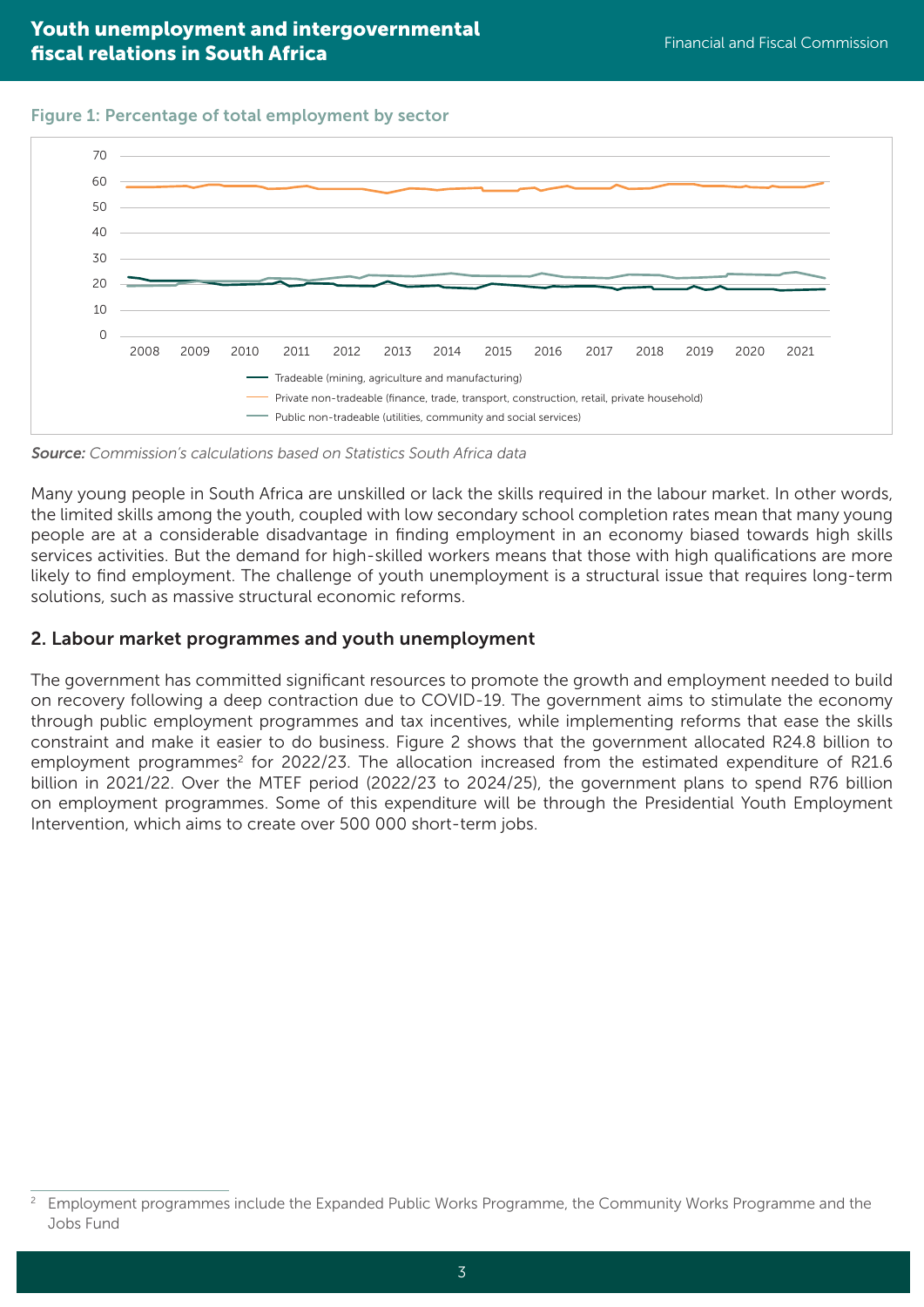## **Financial and intergovernmental Pouth unemployment and intergovernmental** Financial and Fiscal Commission fiscal relations in South Africa

## Figure 2: Employment programmes R'billion



Source: National Treasury, 2022<sup>3</sup>

Short-term jobs play an important role in providing work experience for the youth and first-time entrants, and facilitate entry into the labour market. Short-term employment also plays a vital part in providing income support and mitigating the effects of poverty, and boosting household consumption. Despite the critical role played by short-term work, sustainable long-term work still offers more benefits. Employment Intervention, which aims to create over 500 000 short-term jobs.

### Table 1: Labour Market Programmes

| <b>Intervention</b>                                | <b>Purpose</b>                                                                                                                                                                                                                                                                                                                                                                                                                                                                                                                                                                                                                                |
|----------------------------------------------------|-----------------------------------------------------------------------------------------------------------------------------------------------------------------------------------------------------------------------------------------------------------------------------------------------------------------------------------------------------------------------------------------------------------------------------------------------------------------------------------------------------------------------------------------------------------------------------------------------------------------------------------------------|
| <b>Employment Tax</b><br>Incentive                 | The ETI is a tax incentive that aims to encourage employers to employ the youth. It was<br>implemented with effect from 1 January 2014. It aims to reduce the employer's cost of<br>hiring young people through a cost-sharing mechanism with the government, allowing the<br>employer to reduce the amount of Pay-As-You-Earn (PAYE), while leaving the wage received<br>by the employee unaffected.                                                                                                                                                                                                                                         |
| Jobs Fund                                          | One of the main objectives of the Jobs Fund is to co-finance projects by public, private and<br>non-governmental organisations that can significantly contribute to the objective of job creation.<br>It involves using public resources to catalyse innovations and investments on behalf of different<br>stakeholders in activities that contribute directly to employment creation in South Africa.                                                                                                                                                                                                                                        |
| <b>Extended Public Works</b><br>Programme          | The EPWP is a government intervention aimed at contributing to government's priorities of<br>decent work and sustainable livelihoods, education, health, rural development, food security<br>and land reform, and the fight against crime and corruption. The objective is to create work<br>opportunities for poor and unemployed people in South Africa. In this intervention, public bodies<br>from all spheres of government and the non-governmental sector (supported by government<br>incentives) are anticipated to create work opportunities for the unemployed in South Africa<br>through delivering public and community services. |
| <b>National Youth</b><br><b>Development Agency</b> | The NYDA operates in a context of legislative frameworks, such as the National Youth<br>Development Agency Act, the National Youth Policy and the Integrated Youth Development<br>Strategy, as adopted by the Youth Convention of 2006. The institution was established to<br>address youth development issues at the national, provincial and local government levels.                                                                                                                                                                                                                                                                       |
| Sector Education and<br><b>Training Authority</b>  | The Sector Education and Training Authority (SETA) is a vocational skills training organisation<br>in South Africa. There are currently 21 SETAs in different sectors in South Africa. Each SETA<br>has the responsibility for managing and creating learnerships, internships, skills programmes<br>and apprenticeships within their jurisdiction.                                                                                                                                                                                                                                                                                           |

<sup>&</sup>lt;sup>3</sup> National Treasury, 2022. Budget Review 2022. Republic of South Africa.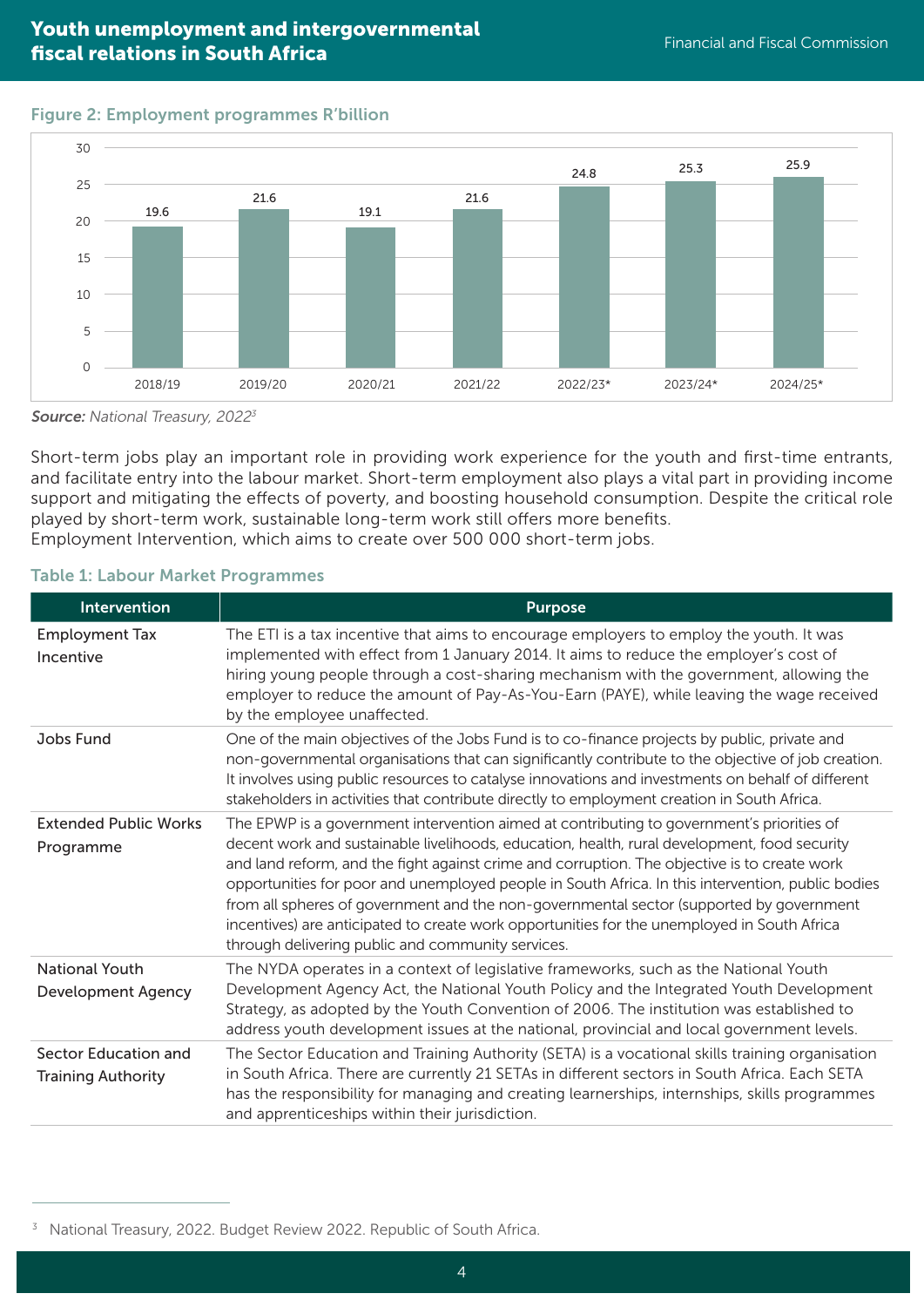A further review of selected labour market interventions and institutions illustrated in Table 1 shows that government labour market interventions have resulted in some economic opportunities at a micro level for young people, but they have no significant impact on reducing the high unemployment rate. In other words, the success at the micro level has not translated into changing the pattern of high unemployment. The lack of coordination of labour market programmes and the absence of a robust private sector voice contribute to significant inefficiencies. Different departments offer similar programmes for similar target groups or offer potentially complementary programmes without exploiting such complementarities. Some programmes underperform in their potential to support job seekers, and synergies are not used to create comprehensive support for them.

The programmes are not aimed at tackling the structural roots of the unemployment problem, but focus on short-term work opportunities because of the constrained nature of work in some industries where it is most commonly involved (such as once-off maintenance projects). Creating temporary rather than sustained employment (which would be more suitable in the context of South Africa's unemployment challenge) means that they are limited in their ability to address the deeper problem of unemployment in South Africa.

## Conclusion and recommendations

The unemployment situation in South Africa has become dire. It has received substantial attention from both policy and research. The policy frameworks and interventions that support youth employment remain uncoordinated, without solid implementation plans and no overall accountability. A more integrated and impactful approach to pathing young people to the labour market is required. This would encompass a significantly improved basic education system with the ultimate result of inclusive economic growth. To address the challenge of unemployment sustainability, which is primarily structural rather than cyclical, the proportion of gross fixed capital expenditure in the composition of the budget profile should be systematically increased. Consumption expenditure should be reduced. There is a need to remove structural and institutional rigidities that impact on private investment in the reduction of unemployment.

Lastly, South Africa requires, among other things, inclusive economic growth. A stable macro economic policy environment, foreign direct investment, an infrastructure base, an education system and regulatory frameworks that facilitate growth and employment are essential. Government should implement growth-enhancing structural reforms that promote economic transformation, support labour-intensive growth and create a globally competitive economy.

## The Commission makes the following recommendation:

- 1. The proportion of gross fixed capital expenditure in the composition of the budget should be systematically increased. Consumption expenditure should be reduced, and there is a need to remove structural and institutional rigidities that impact on private investment in the reduction of unemployment.
- 2. To better target and increase the impact of the incentive, the Commission recommends revising the employee eligibility age from 18 to 29 years old. The age group 24–34 years has a relatively high rate of individuals not in education, employment or training (NEET) compared to 15- to 24-year-olds. National Treasury can also consider deepening the ETI to encourage hiring young women whose NEET rate is relatively higher than that of their male counterparts for both youth categories.
- 3. The Department of Employment and Labour, the Department of Higher Education and Training, and the Department of Women, Youth and Persons with Disabilities should coordinate all labour markets and skills programmes. The Department of Women, Youth and Persons with Disabilities has a mandate of enabling the empowerment and socio-economic upliftment of the youth and women. Well-coordinated labour market interventions could bolster the impact of existing labour market programmes through more significant integration and leveraging of initiatives.